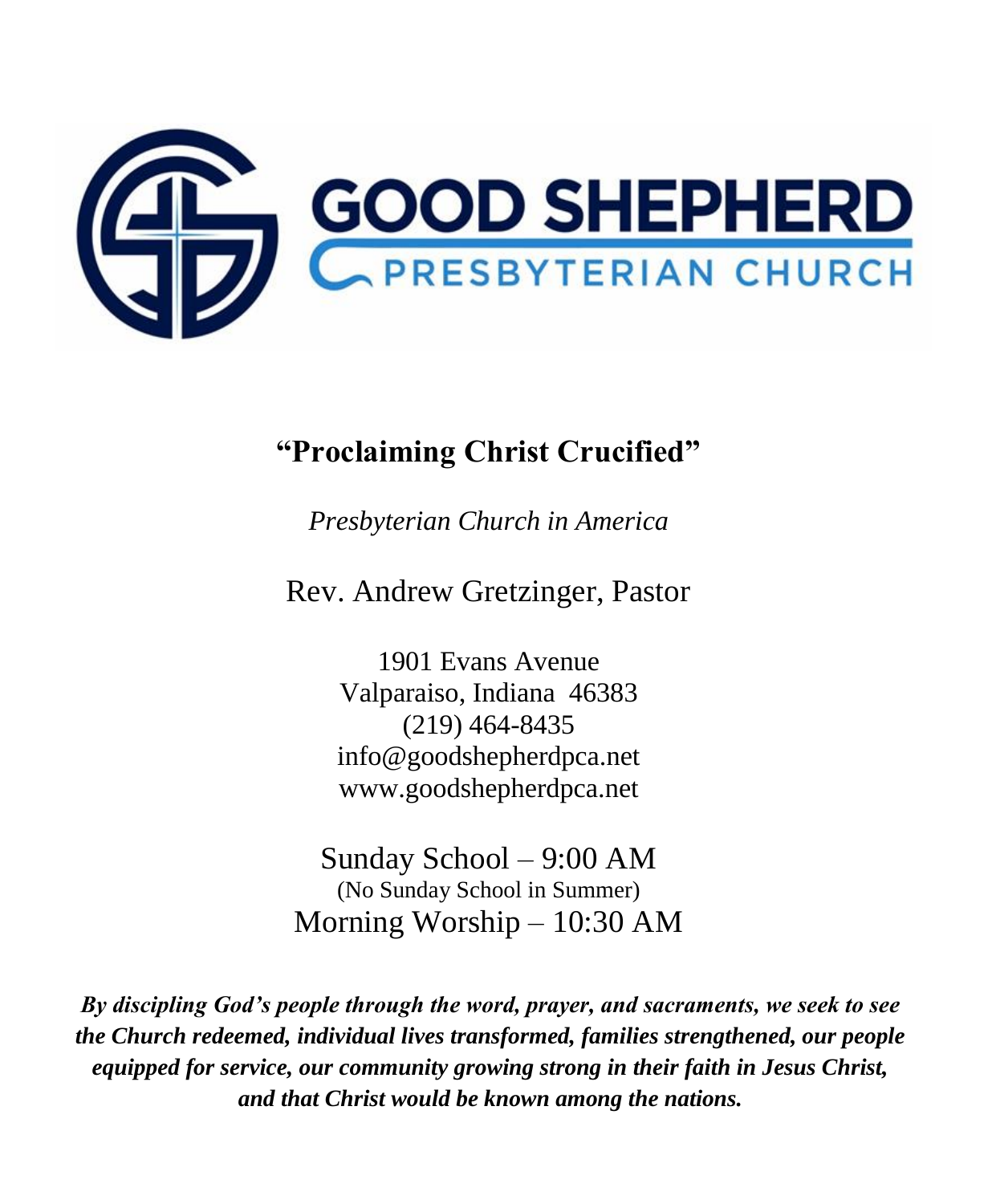# **ABOUT OUR CHURCH**

Good Shepherd Presbyterian Church's vision is to glorify God in proclaiming the Gospel of Jesus Christ to the church and to the world so that the light of Christ will shine brighter and brighter in our lives, in our family's lives, in the lives of our local community and to the ends of the Earth, all to the glory of God.

# **TO OUR VISITORS**

We are thankful for your visit and warmly welcome you to the worship service today. Please don't hesitate to stick around after the service to meet us or get more information.



Please scan this QR Code to help us connect with you or fill out the blue form at the welcome desk.

# **CHILDREN IN WORSHIP**

Children of all ages are welcome in worship! The following activities are also available for the children:

**Children's worksheets** are available on the windowsill in the back of the sanctuary.

**Nursery** is available during the worship service for infants.

**Church's Wi-Fi:** GSPCA Valpo-5

glorify1901

**Church's Hashtag:** #gspcvalpo

# GOOD SHEPHERD PRESBYTERIAN CHURCH

1901 Evans Avenue Valparaiso, IN 46383 (219) 464-8435 [info@goodshepherdpca.net](mailto:info@goodshepherdpca.net) www.goodshepherdpca.net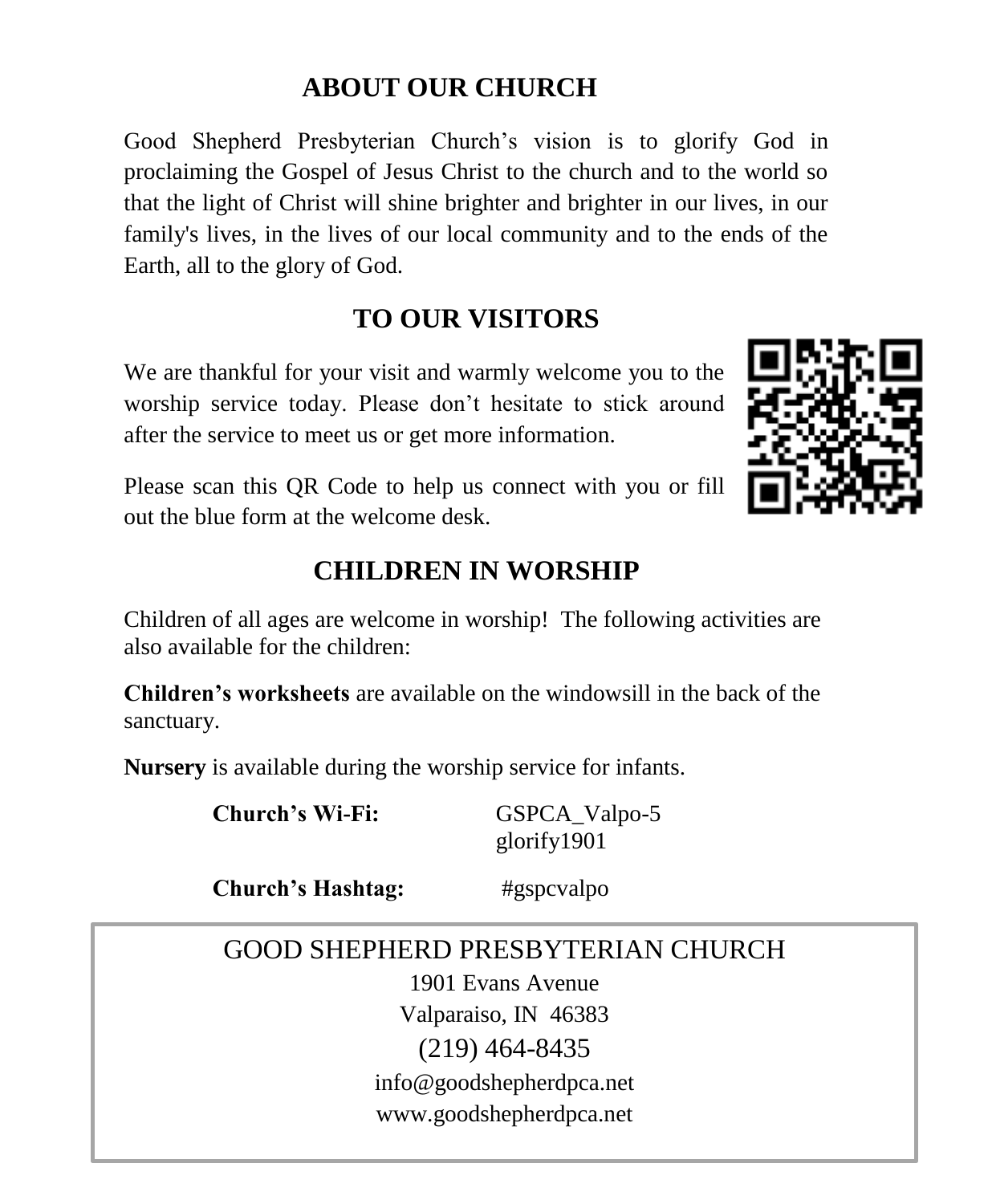# **TODAY WE CELEBERATE THE LORD'S SUPPER**

Today at Good Shepherd Presbyterian Church, we will be celebrating the Lord's Supper. This sacrament was instituted by Christ. Through this sacrament, in the giving of bread and wine, we remember His sacrificial death on the cross on our behalf, and we, by faith, and through the Spirit, find Him to be our source of spiritual renewal, nourishment and life. We invite all today who are trusting in Christ alone for their salvation, and who are seeking to walk before him in humble repentance and new obedience, to join us in this holy sacrament. During this time of worship, reflection and examination, we encourage you to draw near to Christ, to come to Him with all your sin and brokenness, to repent, and to receive His mercies anew for your spiritual joy, nourishment and growth in grace.

We also believe that Christ has ordained the church to administer this sacrament, and so we believe that all who participate should be in good standing with this, or some other Christian church, or if not, have sought prior approval from the Elders. Although we each may be at various stages of development in our commitment to and participation in church, each of us as Christians, whether adult or child, is encouraged to publicly profess faith before a local Christian congregation and to benefit from the mutual encouragement and fellowship that Christ's church provides.

Since the Bible does give a warning that one should not participate in the Lord's Supper in an unworthy manner, we ask those who are not trusting in Christ, or not walking before Him in humble repentance, to refrain from partaking of the elements this morning. We do, however, encourage you to ponder deeply the things you have heard today in this worship service and to seek the Lord, that He may give you faith and understanding to appreciate and receive His great work of redemption that is represented in this sacrament. The pastor or any of the elders would be glad to answer any questions you may have about this sacrament or about what it means to be a Christian.

We use wine in the Lord's Supper (wine colored cups); however, for those who prefer, grape juice is provided in the outer ring of the tray (clear cups).

Let us draw near to the love of Christ on this special day of celebration and spiritual renewal.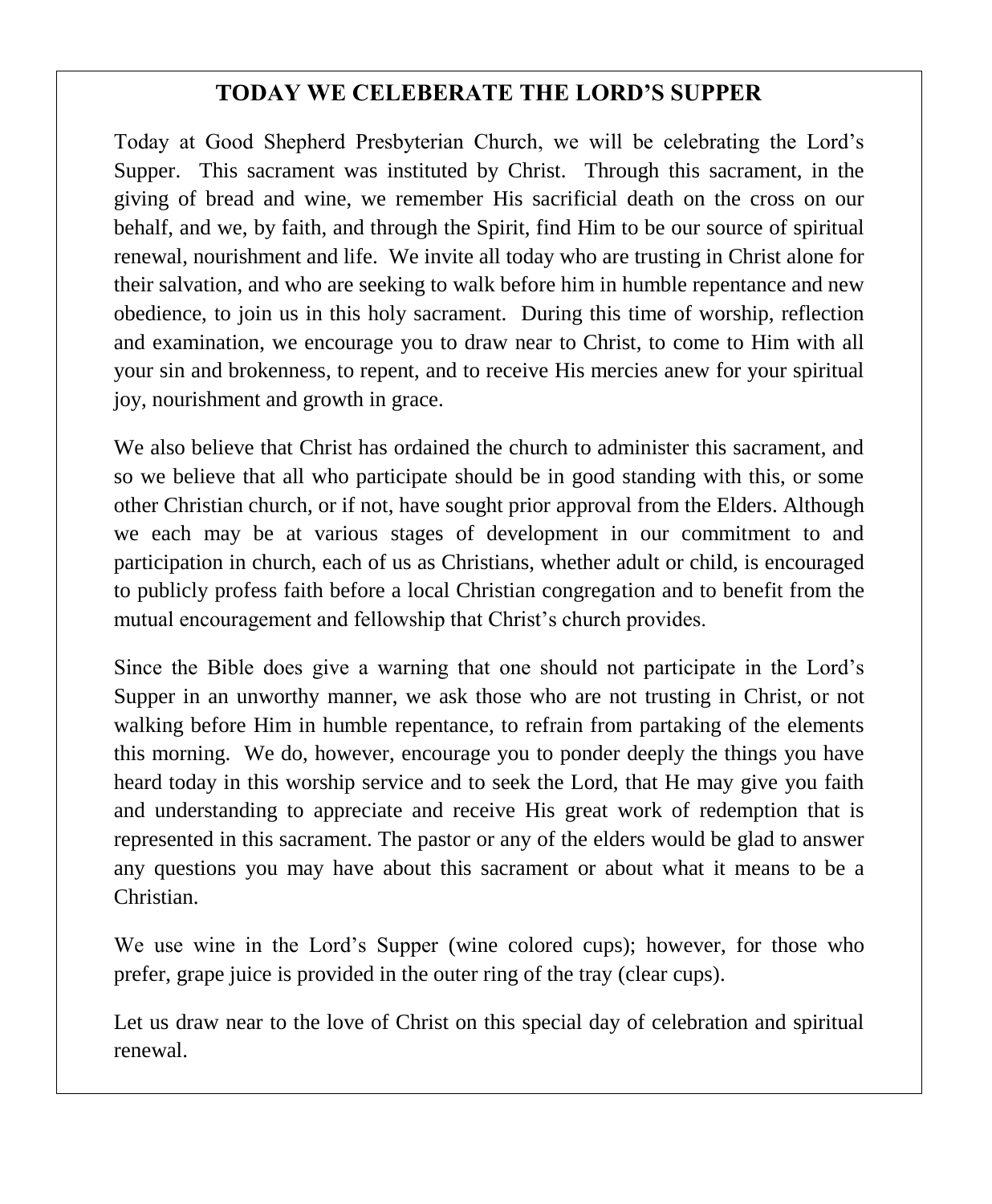Oct 10, 2021 *This is the day that the LORD has made,*

*let us rejoice and be glad in it.* Psalm 118:24

**Prelude** *Selection by CE*

**ESV** 

### **Welcome and Announcements**

## **\*Call to Worship** Ps. 85:8-9

<sup>8</sup>Let me hear what God the Lord will speak, for he will speak peace to his people, to his saints; but let them not turn back to folly.**<sup>9</sup>** Surely his salvation is near to those who fear him, that glory may dwell in our land.

| *Hymn of Praise                                   | We Gather Together | No. 363 |  |  |
|---------------------------------------------------|--------------------|---------|--|--|
| We gather together to ask the Lord's blessing;    |                    |         |  |  |
| He chastens and hastens His will to make known:   |                    |         |  |  |
| the wicked oppressing now cease from distressing: |                    |         |  |  |

sing praises to His name; He forgets not His own.

Beside us to guide us, our God with us joining, ordaining, maintaining His kingdom divine; so from the beginning the fight we were winning: Thou, Lord, wast at our side:\_ all glory be Thine!

We all do extol Thee, Thou leader triumphant, and pray that Thou still our defender wilt be. Let Thy congregation endure thro' tribulation: Thy name be ever prais'd! O Lord, make us free! Hymns from *Trinity Hymnal* used by permission of Great Commission Publications.

## **\*Prayer of Invocation**

### **Scripture Reading General Contract Contract Contract Contract Contract Contract Contract Contract Contract Contract Contract Contract Contract Contract Contract Contract Contract Contract Contract Contract Contract Contra**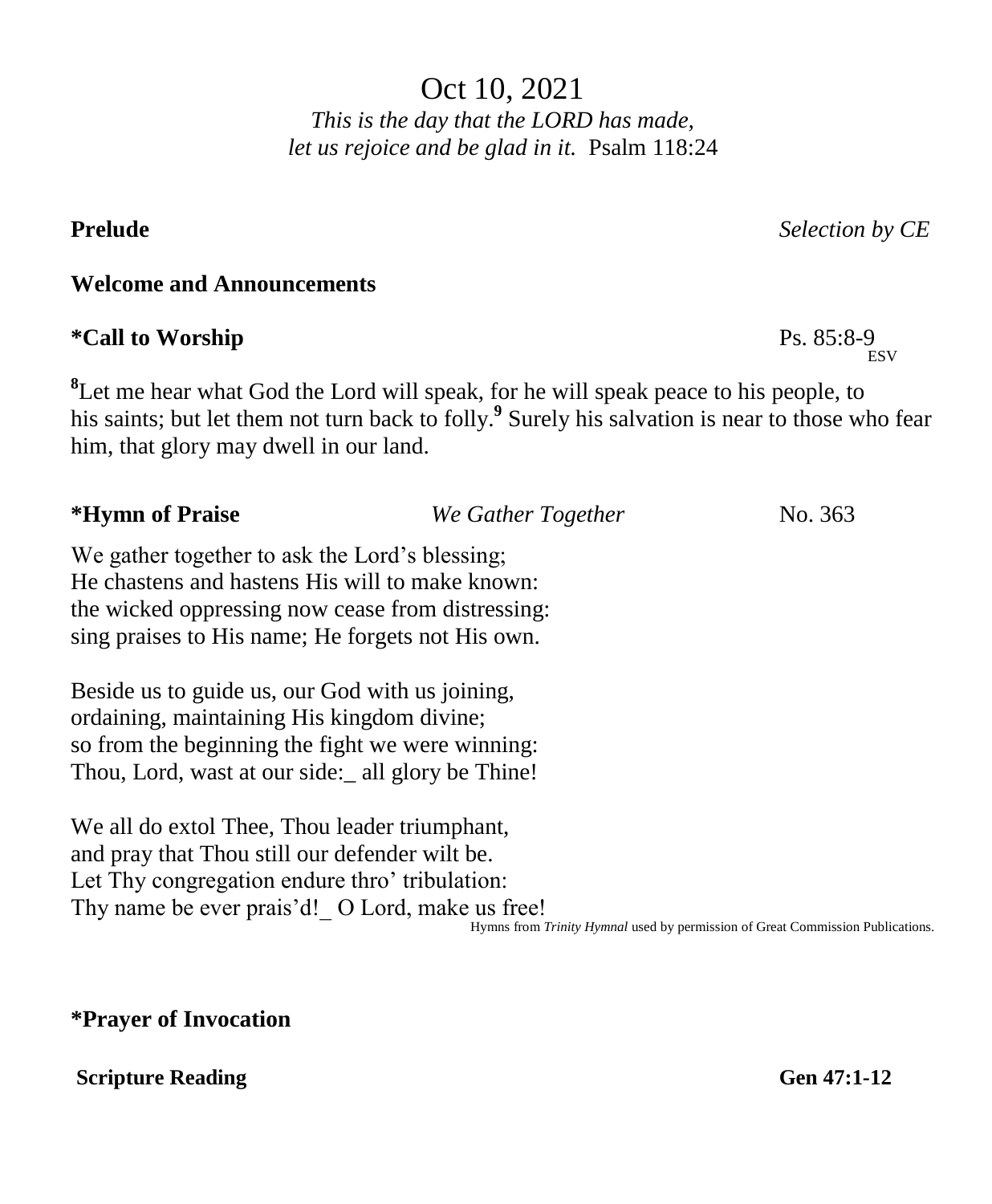### **Prayer of Confession**

Holy Father,

We have sinned times without number, and been guilty of pride and unbelief, of failure to find your mind in your Word, of neglect to seek you in our daily lives.

Our transgressions and short-comings present us with a list of accusations, But we plead with you now that they will not stand against us, for all have been laid on Christ;

Go on to subdue our corruptions, and grant us grace to live above them. Go on with your patient work, answering 'no' to our wrongful prayers, and fitting us to accept it.

Purge us from every false desire, every base aspiration, everything contrary to your rule.

We thank you for your wisdom and your love, for all the acts of discipline to which we are subject, for sometimes putting us into the furnace to refine our gold and remove our dross.

No trial is so hard to bear as a sense of sin.

If you should give us a choice to live in pleasure and keep our sins, or to have them burnt away with trial, give us sanctified affliction.

Deliver us from every evil habit, every layer of former sins, everything that dims the brightness of your grace in us, everything that prevents us from taking delight in you.

Thank you, Holy Father, for making us more like your son Jesus, For it is in his name we pray. Amen.

> Adapted from The Valley of Vision: A Collection of Puritan Prayers and Devotions, edited by Arthur Bennett 2193625292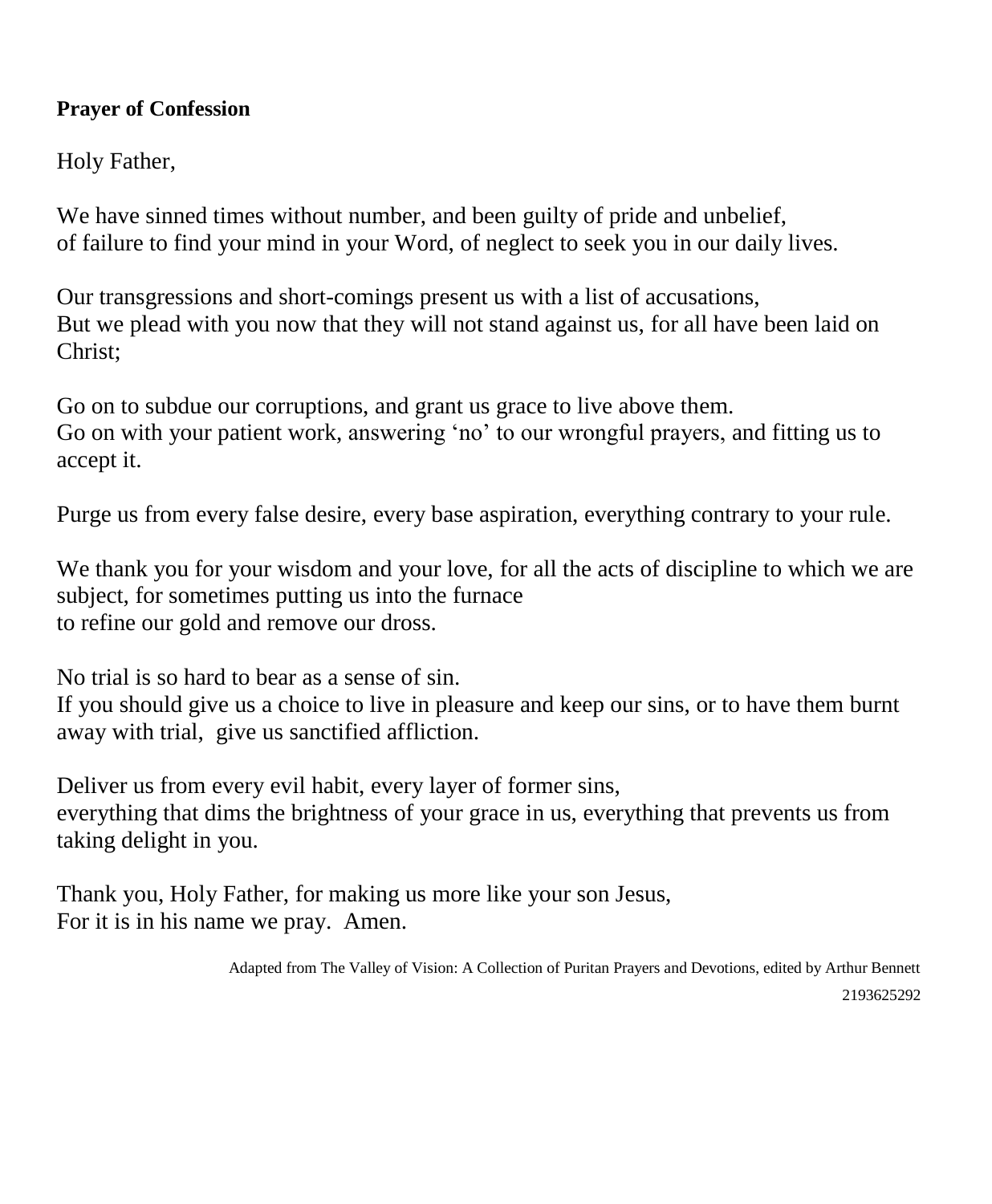# **Assurance of Pardoning Grace** Ps. 85:10-13

**<sup>10</sup>** Steadfast love and faithfulness meet; righteousness and peace kiss each other.

<sup>11</sup> Faithfulness springs up from the ground, and righteousness looks down from the sky.

<sup>12</sup> Yes, the Lord will give what is good, and our land will yield its increase.

**<sup>13</sup>** Righteousness will go before him and make his footsteps a way.

\***Hymn of Thanksgiving** *He Leadeth Me: O Blessed Thought!*No. 600

He leadeth me: O blessed thought! O words with heav'nly comfort fraught! Whate'er I do, where'er I be, still 'tis God's hand that leadeth me.

# **REFRAIN:He leadeth me, He leadeth me; by His own hand He leadeth me: His faithful foll'wer I would be, for by His hand He leadeth me.**

Sometimes 'mid scenes of deepest gloom, sometimes where Eden's bowers bloom, by waters calm o'er troubled sea, still 'tis His hand that leadeth me. **REFRAIN**

Lord, I would clasp Thy hand in mine, nor ever murmur nor repine; content, whatever lot I see, since 'tis my God that leadeth me. **REFRAIN**

And when my task on earth is done, when, by Thy grace, the vict'ry's won, e'en death's cold wave I will not flee, since God through Jordan leadeth me.

# **REFRAIN**

Hymns from *Trinity Hymnal* used by permission of Great Commission Publications.

## **WCF 11.1**

1. Those whom God effectually calleth, he also freely justifieth: not by infusing righteousness into them, but by pardoning their sins, and by accounting and accepting their persons as righteous; not for anything wrought in them, or done by them, but for Christ's sake alone; nor by imputing faith itself, the act of believing, or any other evangelical obedience to them, as their righteousness; but by imputing the obedience and satisfaction of Christ unto them, they receiving and resting on him and his righteousness, by faith; which faith they have not of themselves, it is the gift of God.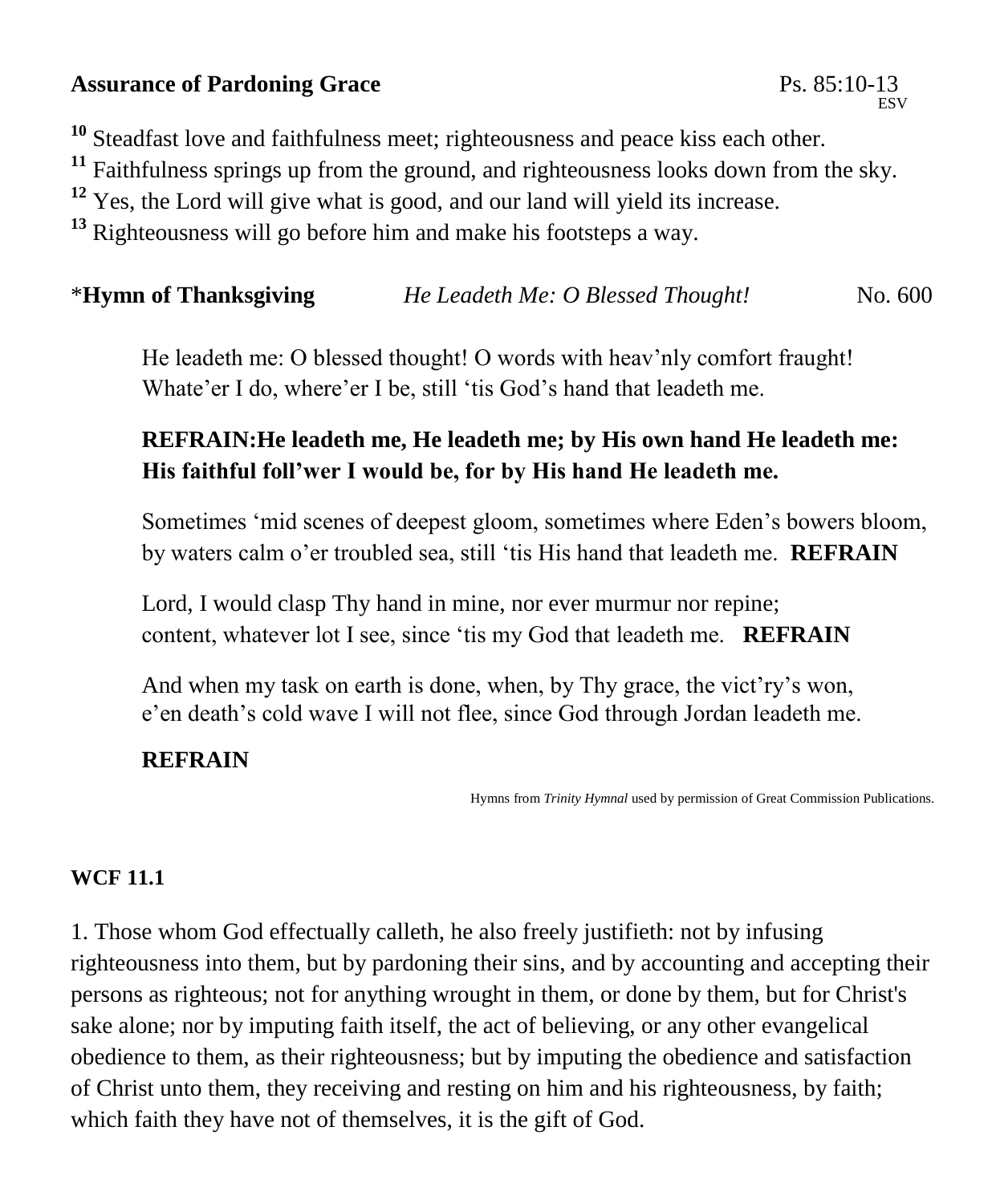### **Prayer of Intercession**

### **Offering** *Selection by CE*

\***Doxology** No. 731

Praise God, from Whom all blessings flow; Praise Him, all creatures here below; Praise Him above, ye heav'nly host; Praise Father, Son, and Holy Ghost. Amen.

Hymns from *Trinity Hymnal* used by permission of Great Commission Publications.

**\*Hymn of Preparation** *Lead On, O King Eternal* No. 580

Lead on, O King eternal, the day of march has come; henceforth in fields of conquest Thy tents shall be our home: through days of preparation Thy grace has made us strong, and now, O King eternal, we lift our battle song.

Lead on, O King eternal, till sin's fierce war shall cease, and holiness shall whisper the sweet amen of peace; for not with swords loud clashing, nor roll of stirring drums, but deeds of love and mercy, the heav'nly kingdom comes.

Lead on, O King eternal: we follow, not with fears; for gladness breaks like morning where-e'er Thy face appears; Thy cross is lifted o'er us; we journey in its light: the crown awaits the conquest; lead on, O God of might.

Hymns from *Trinity Hymnal* used by permission of Great Commission Publications.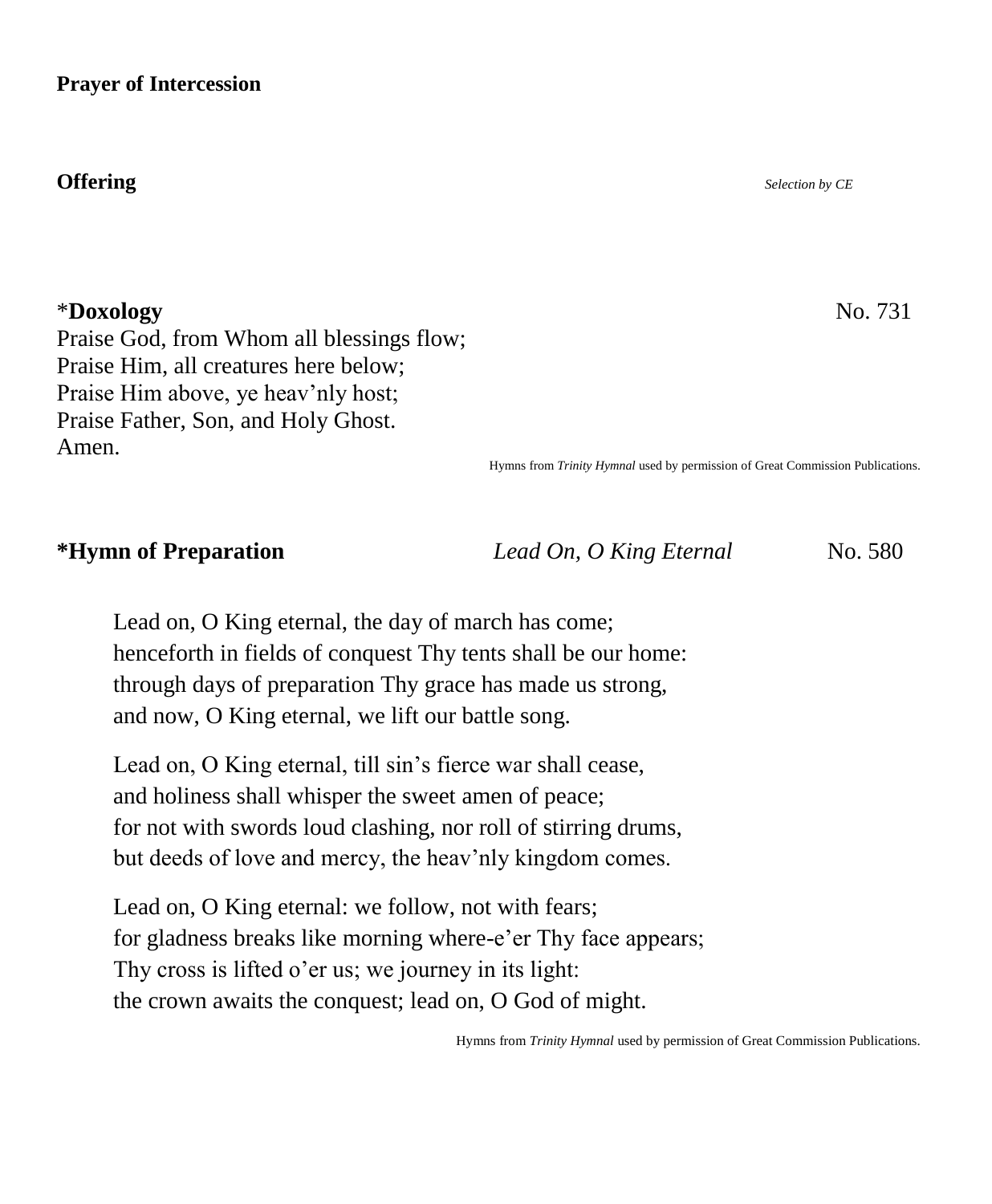1. What Kind of Kingdom?

2. Being Determines Doing

3. The Amiable King

Questions:

- 1. Why were the disciples so obsessed over politics? In what ways do you see this same obsession in our world today? Is it healthy or not?
- 2. What are some reasons that cause you to be someone who's always on the go? How does this help and how does this hinder your spiritual walk?
- 3. Think of some ways that you've seen Jesus amiable nature come through in the Scriptures? Your own life?
- 4. How can you be more amiable in your life? Who is one person this week that you can work to become more amiable towards?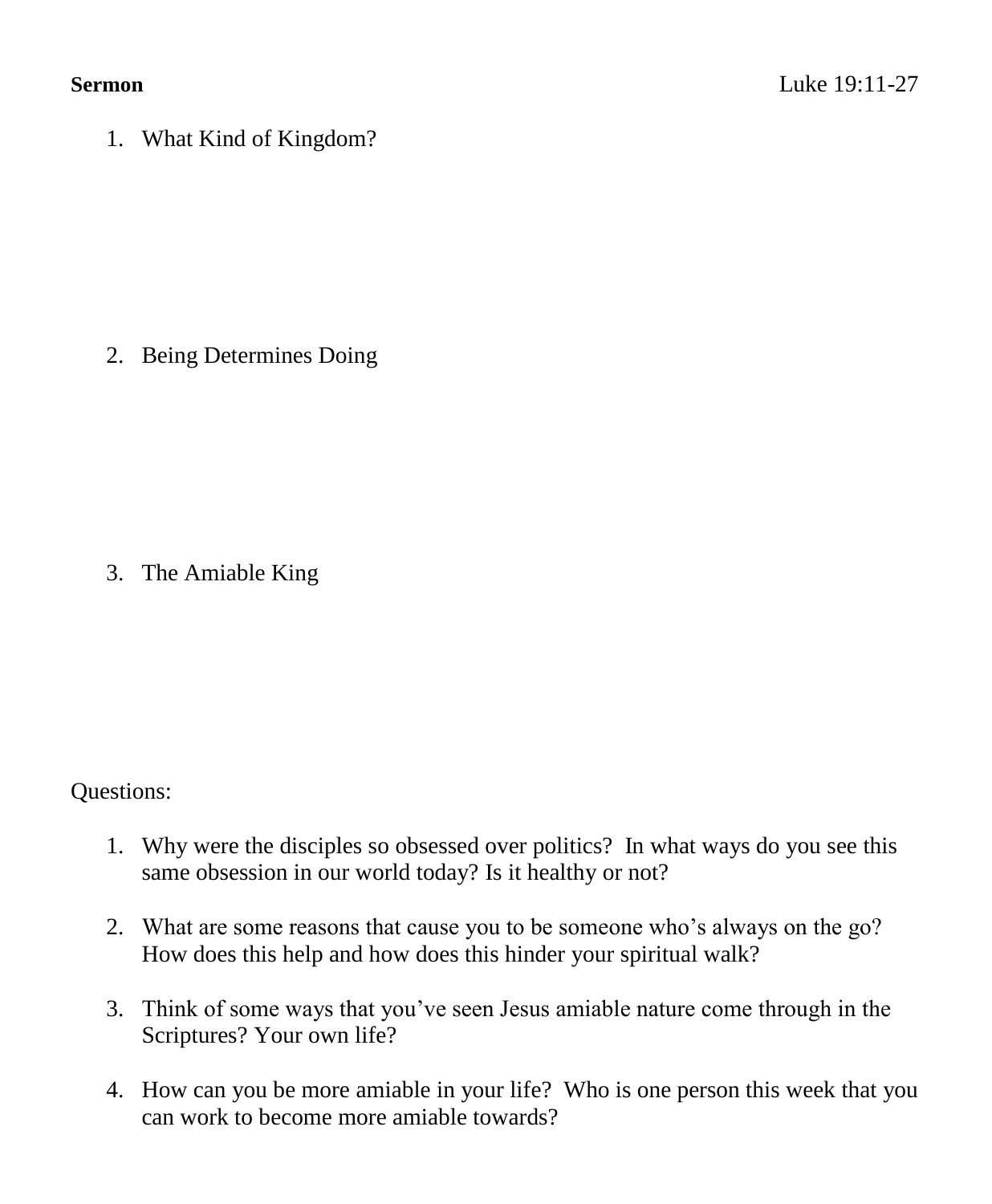## **The Lord's Supper**

(wine in the wine-colored cups and grape juice in the clear cups)

*Sursum Corda* Leader: Lift up your hearts! **People: We lift them up to the Lord!** 

Music: Selections from the Hymnal Hymns from *Trinity Hymnal* used by permission of Great Commission Publications.

### **\*Hymn of Response** *Jesus Paid It All* No. 308

I hear the Savior say, "Your strength indeed is small, child of weakness, watch and pray, find in me, your all in all."

# **REFRAIN: Jesus paid it all, all to him I owe; sin had left a crimson stain, he washed it white as snow.**

Lord, now indeed I find your power, and yours alone, can change the leper's spots, and melt the heart of stone. **REFRAIN**

For nothing good have I whereby your grace to claim-- I'll wash my garments white in the blood of Calv'ry's Lamb. **REFRAIN**

And when, before the throne, I stand in him complete, "Jesus died my soul to save," my lips shall still repeat. **REFRAIN**

Hymns from *Trinity Hymnal* used by permission of Great Commission Publications.

## **\*Benediction**

## **\*Gloria Patri** No. 735

Glory be to the Father, and to the Son, and to the Holy Ghost; as it was in the beginning, is now, and ever shall be, world without end. Amen, amen.

Hymns from *Trinity Hymnal* used by permission of Great Commission Publications.

# **Postlude** *Selection by CE*

**\* Congregation:** Please stand as able.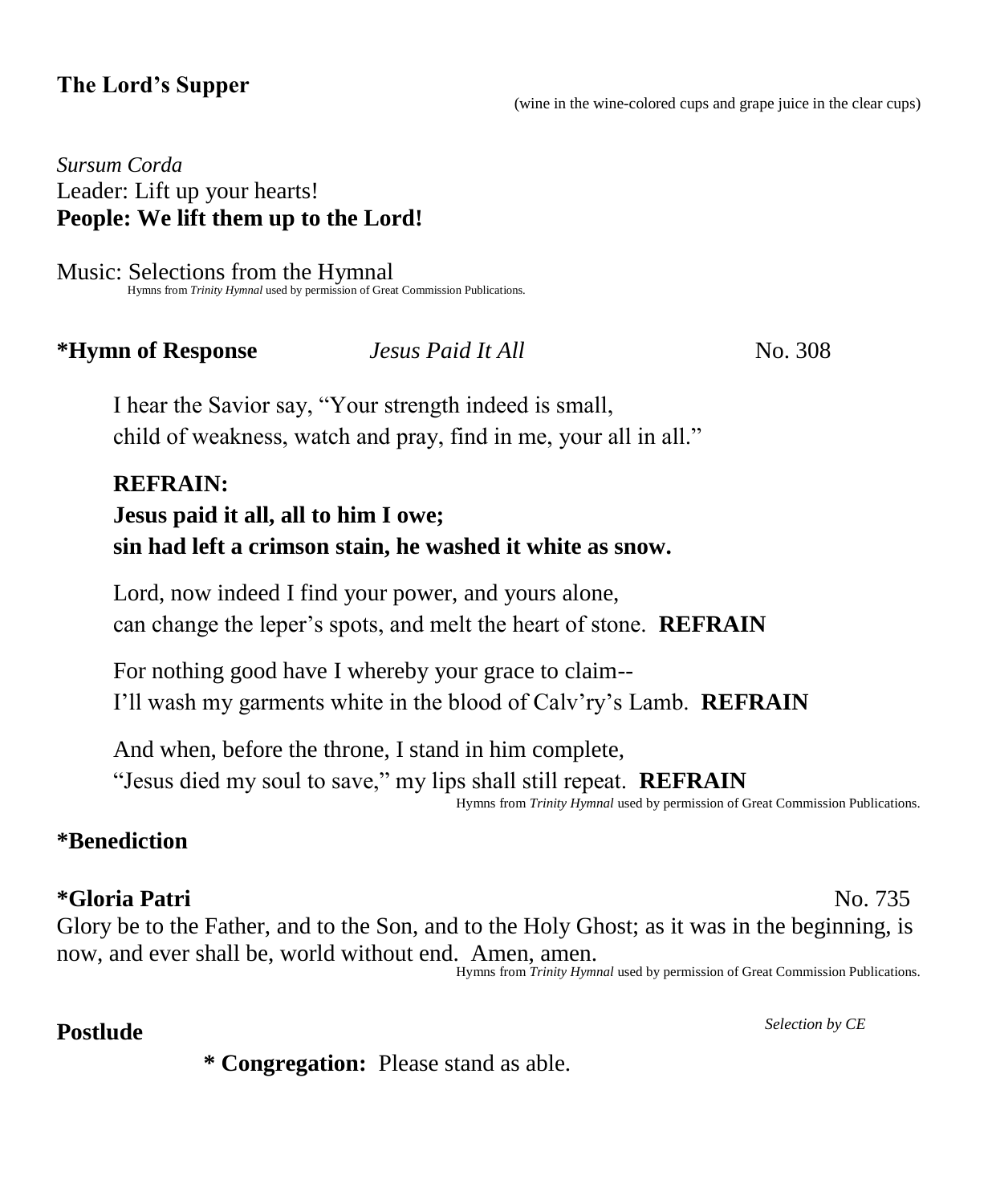**Organ/Piano/Guitar Chris Erickson Intercessory Prayer** Andrew Gretzinger

# **Weekly Calendar**

| <b>SUN 10/10</b> | $9:20 \text{ AM}$ | <b>Sunday School</b>                           |
|------------------|-------------------|------------------------------------------------|
|                  | 10:30 AM          | <b>Worship Service – LORDs Supper</b>          |
| <b>TUE 10/12</b> | 1:00 PM           | <b>Senior Care Group (PS 55)</b>               |
| <b>WED 10/13</b> | 6:00 PM           | <b>Women's Evening Bible Study (Hebrews 2)</b> |
| <b>SUN 10/17</b> | 9:20 AM           | <b>Sunday School</b>                           |
|                  | 10:30 AM          | <b>Worship Service</b>                         |
|                  | 11:45 AM          | <b>Pavilion Dedication</b>                     |

| <b>Serving the Lord</b>  |              |          |          |            |            |  |  |
|--------------------------|--------------|----------|----------|------------|------------|--|--|
|                          | 10/10        | 10/17    | 10/24    | 10/31      | 11/7       |  |  |
|                          |              |          |          |            |            |  |  |
| <b>AM Nursery</b>        | Lorrie       | Felicia  | Kathleen | Yon        | Lorrie     |  |  |
| <b>Greeters</b>          | Martha       | Lash     | Alice    | Phyllis    | Cherie Lee |  |  |
|                          |              | Fam      |          |            |            |  |  |
| <b>Treats</b>            | N/A          | N/A      | N/A      | N/A        | N/A        |  |  |
| Serve/Cleanup            | N/A          | N/A      | N/A      | N/A        | N/A        |  |  |
|                          |              |          |          |            |            |  |  |
| <b>Audio</b>             | Grayden Lash | Josh     | Jim      | Ben        | Forrest    |  |  |
|                          |              | Alderson | Martin   | Armstrong  | Carleton   |  |  |
| <b>Elder of the Week</b> | Gretzinger   | Lindborg | Hrivnak  | Gretzinger | Lindborg   |  |  |
| Deacon of the            | Jim          | Jason    | Jim      | Jason      | Jim        |  |  |
| <b>Week</b>              |              |          |          |            |            |  |  |
| <b>Communion Prep</b>    | Hrivnak      | N/A      | N/A      | N/A        | Lindborg   |  |  |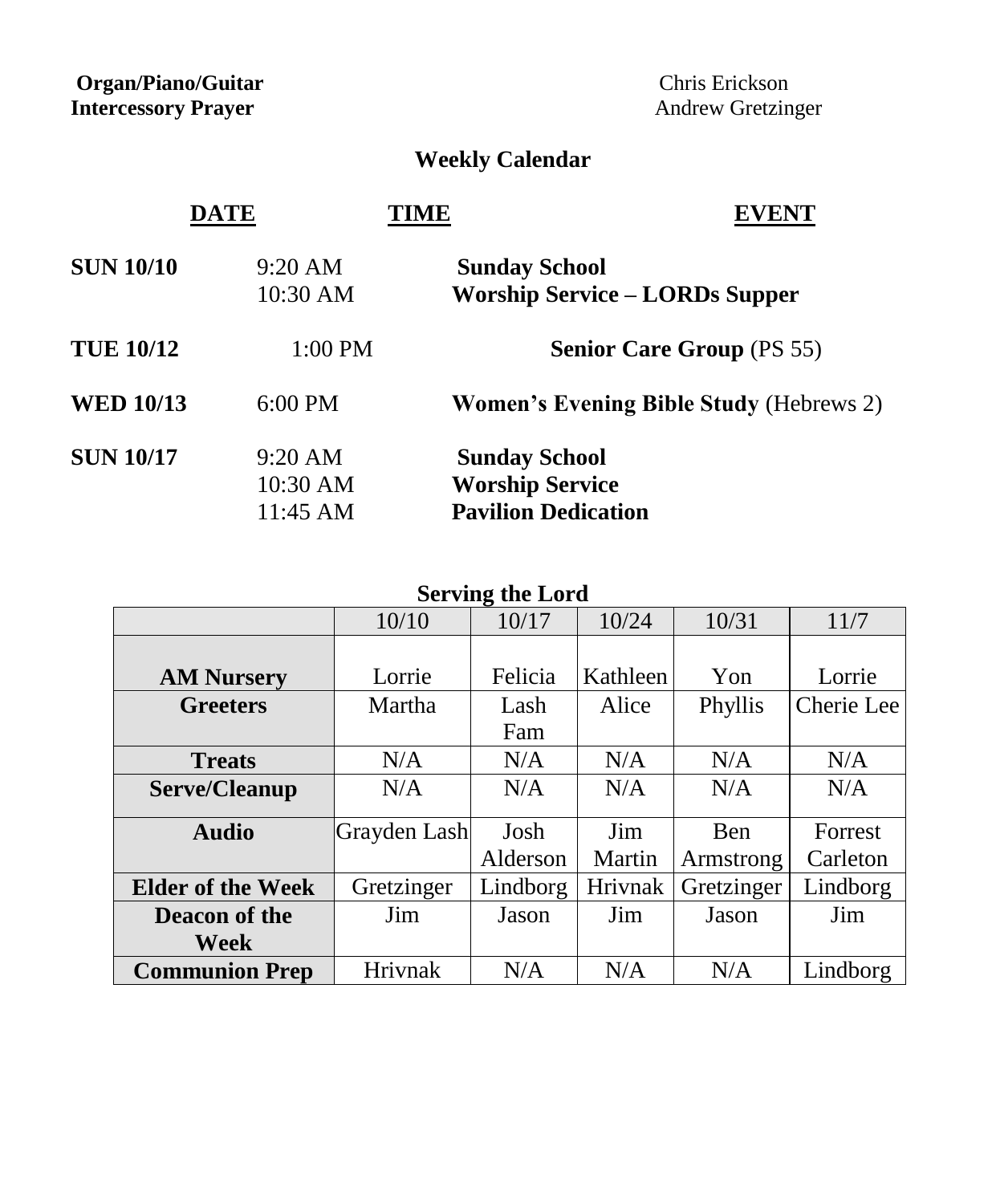# **Announcements**

- $\triangleright$  **Apple Cider Event:** Mark your calendars for this event on Oct 23<sup>rd</sup>. That means it is time to save milk and juice jugs. Only the ones with screw on lids, please other lids are a spill hazard. Once they are empty, wash and dry them. Then keep the jugs in a safe place and we'll announce when to bring them to church.
- **Pavilion:** You can see the great work done on the pavilion. We look forward to using it for upcoming events. There will be a brief dedication and celebration after the worship service Oct 17.Families whose last name falls alphabetically between A-K should also bring a soup and those families between L-Z should also bring a salad. Drinks & Bread will be provided.
- **Bible Studies:** Both Men's & Women's Bible Studies are going through Hebrews. All are welcome!
- **Save the Date:** Fall Youth Event Oct 29, details on insert. Please sign-up at the welcome desk!
- **Luke McAuley Request (Kenya):** The plot of land has been purchased and looks very nice. See the picture in the narthex. Lilian is very thankful to the church for making this possible and sends her thanks and greetings.